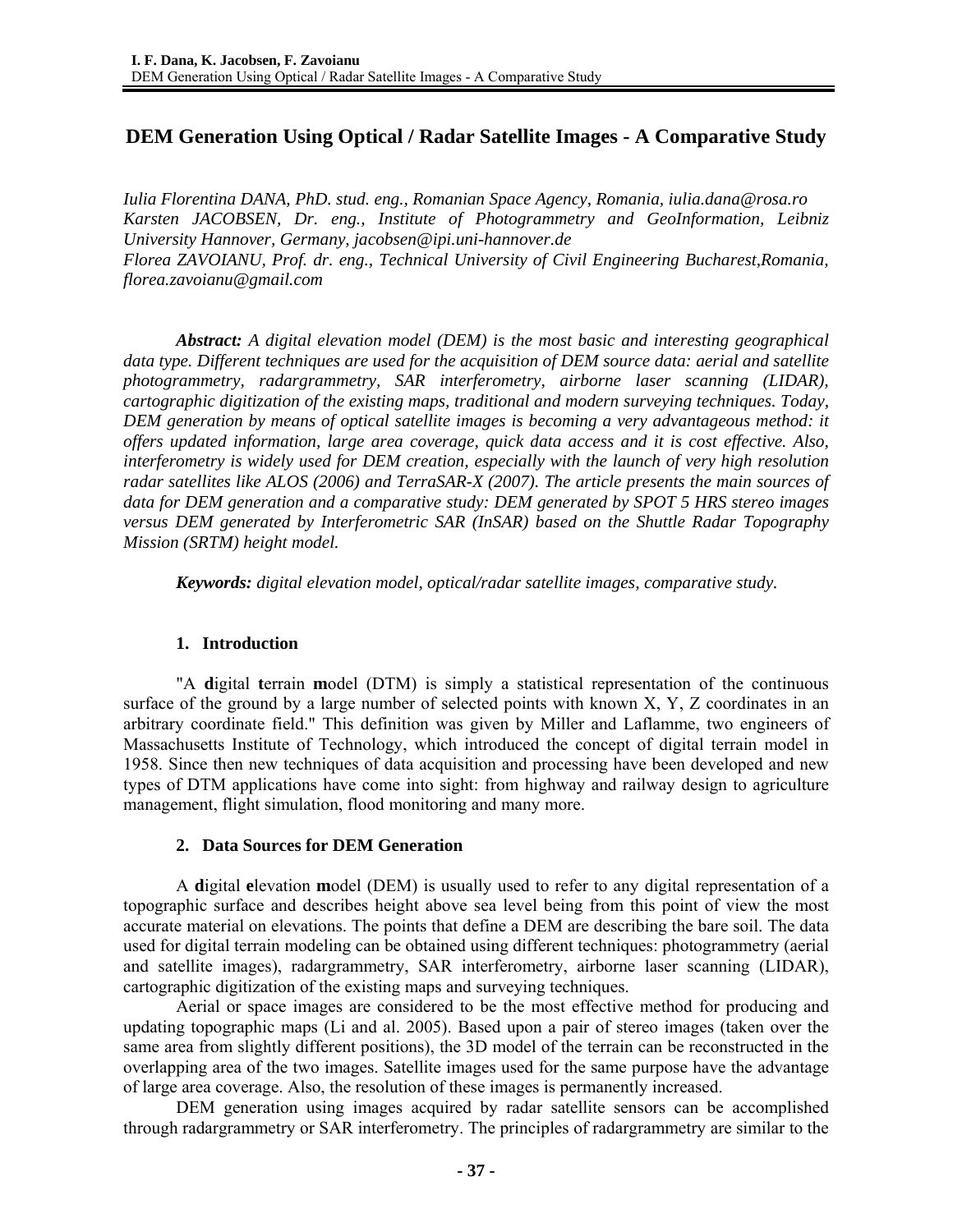ones of photogrammetry: two radar images are taken from two different directions with a certain degree of overlap. For example, the images acquired from ascending/descending orbits could present significant different radiometry that can make the visual or digital interpretation very difficult. In mountainous areas, these differences can become more accentuated due to view shadows found on opposite sites. The radar images used in radargrammetry contain only the amplitude information. On the other hand, SAR interferometry is using the phase information of the radar images. In the specialty literature, it is considered that the interferometric DEM has better spatial resolution and superior accuracy, especially in rolling or plain areas, in comparison with the DEM generated by means of radargrammetry (Crosetto et al. 2000).

LIDAR is an active system. Its altimetric accuracy is 10-60cm, while planimetric accuracy is 0.1- 3m. The point spacing is between 0.1 and 20 points per square meter. The airborne laser scanning represents a very accurate and rapid technique for data acquisition, but is very expensive.

The DEM obtained by means of cartographic digitization is determined by the quality of data contained by maps. The accuracy of the DEM generated by digitization depends on the density of contour lines and the accuracy of the contour lines themselves. The height accuracy of any point interpolated from contour lines should be about 1/2 to 1/3 of the contour interval (Li and al. 2005). Traditional and GPS surveying offer high accuracy (millimeter-level), but these techniques are suitable only for small areas.

## **3. Satellite Missions**

#### **3.1. SPOT 5 HRS**

The HRS (High Resolution Stereoscopic) instrument on board of the satellite SPOT 5 is especially designed for the generation of DEMs from along-track stereo imagery. The stereoscopic imaging of this system has the height to base relation of 1.2 and just 90 seconds time interval of taking corresponding images. By this reason there is reliable guarantee that there are the same illumination conditions, no change of the object and the same atmospheric situation.

At the time of the same passage of the satellite the forward-looking sensor acquires images of the ground at a viewing angle of 20° ahead of the vertical and after one minute and a half the backward-looking sensor achieves images of the same portion of the ground at an angle of 20° behind the vertical (figure 1). The nadir angle of 20° corresponds to 22.5° incidence angle on account of the earth curvature.



Fig. 1 SPOT HRS camera system

That means the height to base relation has the optimal value of 1.2 for generating digital elevation models. The height to base relation represents the angle between the intersecting rays and the achieved vertical accuracy is depending upon this parameter.

The HRS camera system includes two combined CCD-line cameras. Each CCD-line has 12000 pixels and the pixel size on the ground is of 5m in orbit and 10m across the orbit. The height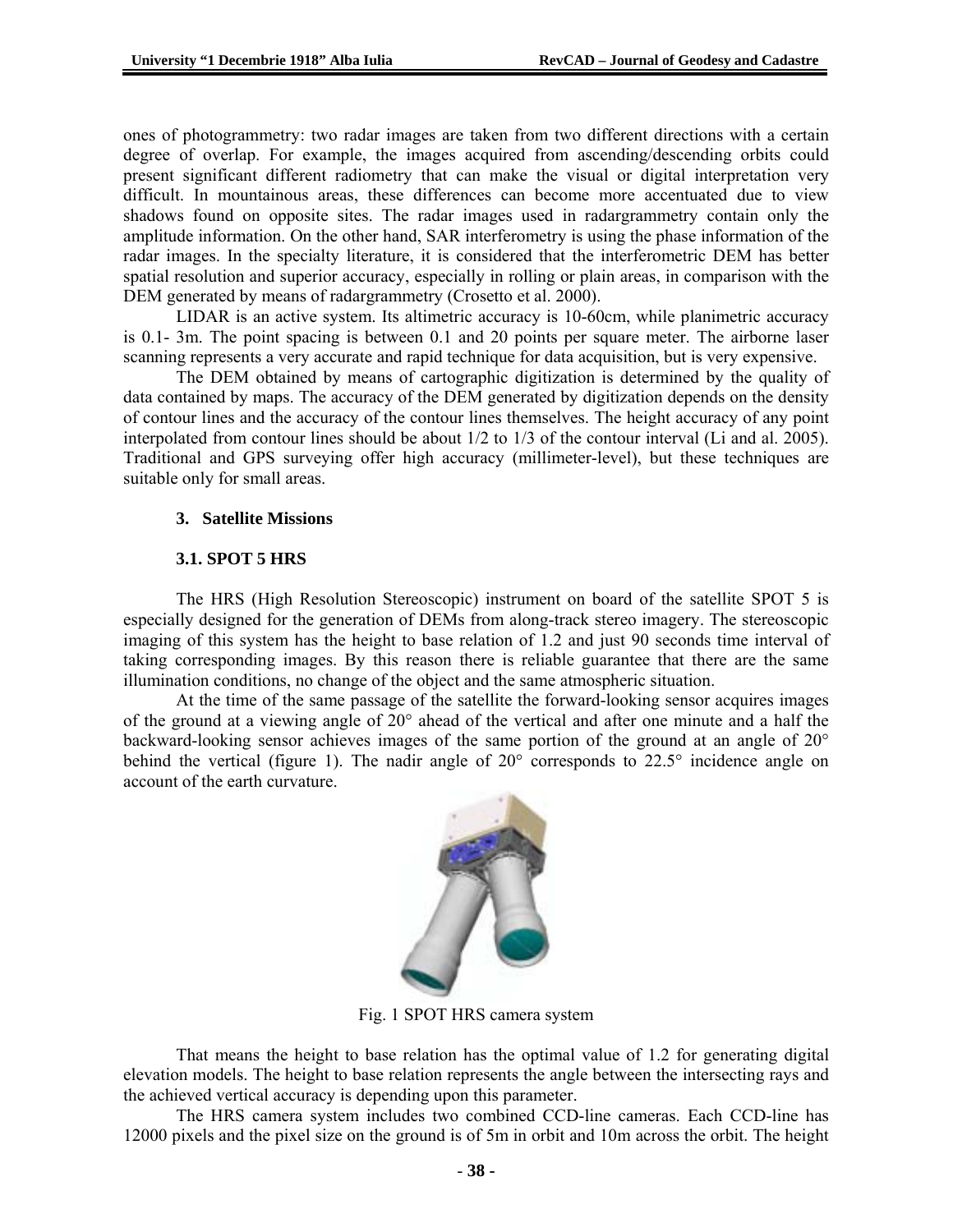determination is better because it depends upon the pixel size in orbit direction. The standard scene size is covered by this stereoscopic arrangement has the size of  $120 \text{ km } x$  60 km. The spectral domain of the HRS is the panchromatic band  $(0.49-0.69\mu m)$ .

## **3.2. SRTM-InSAR**

Shuttle Radar Topography Mission (SRTM) consists of a specially modified Synthetic Aperture Radar (SAR) system that flew onboard the Space Shuttle Endeavour which was launched into space on the 11th of February 2000. During an 11-day mission SRTM had the goal to obtain data in order to generate the most complete high-resolution digital topographic database of the Earth.

SRTM InSAR was using two radar systems with different wavelengths. One was the C-band radar system operated by the USA having a wavelength  $\lambda$ =5.6cm and the other was the X-band radar system with  $\lambda$ =3cm operated by Germany and Italy.

The radar interferometry technique implies the acquirement of two radar images from slightly different locations in order to calculate the surface elevation. The two antenna systems of the SRTM which were separated by a fixed distance of 60 meters (the mast) were collecting two radar data sets. The main antenna was operated in active and passive mode because it transmitted and received signals while the outboard antenna was just passive. The main antenna illuminated a portion of the Earth´s surface with a pulse of 1/10 of a microsecond using a beam of radar waves. This beam of radar waves hit the Earth surface and the rays that are scattered in different directions were collected by the two antennas (figure 2). The X-band data set can be bought with a point spacing of 1 arc second ( $\approx$ 30m) while the C-band data are available free of charge with a reduced spacing of only 3 arc seconds ( $\approx$  90m).



Fig. 2 Radar signals being transmitted and received in the SRTM mission

# **3.3. Other Relevant Satellite Missions**

Today, DEM generation by means of optical satellite images is becoming a very advantageous method, it offers updated information, large area coverage, fast data access and it is cost effective.

Some satellite platforms launched in the past years have stereoscopic capabilities and increased spatial resolution. Among these platforms, there are: QuickBird, Ikonos, Eros A, OrbView, Cartosat-1, Cartosat-2, Kompsat-2, Kompsat-3, Formosat, Aster and WorldView-1. The very flexible satellites, like Ikonos, QuickBird, OrbView, Cartosat-2 and WorldView-1, are able to generate stereo models from the same orbit by fast rotation of the satellite, while Cartosat-1, like SPOT-5 HRS, is equipped with 2 sensors and ALOS-PRISM even with 3 sensors for permanent stereoscopic coverage.

Also, DEM generated by interferometry is gaining more and more ground due to the high and very high resolution satellite systems launched recently, like: ALOS (spatial resolution 2.5m, launched by Japan in 2006), TerraSAR-X (spatial resolution 1m, launched by Germany in June 2007) and Radarsat 2 (spatial resolution 3m, launched by Canada in December 2007).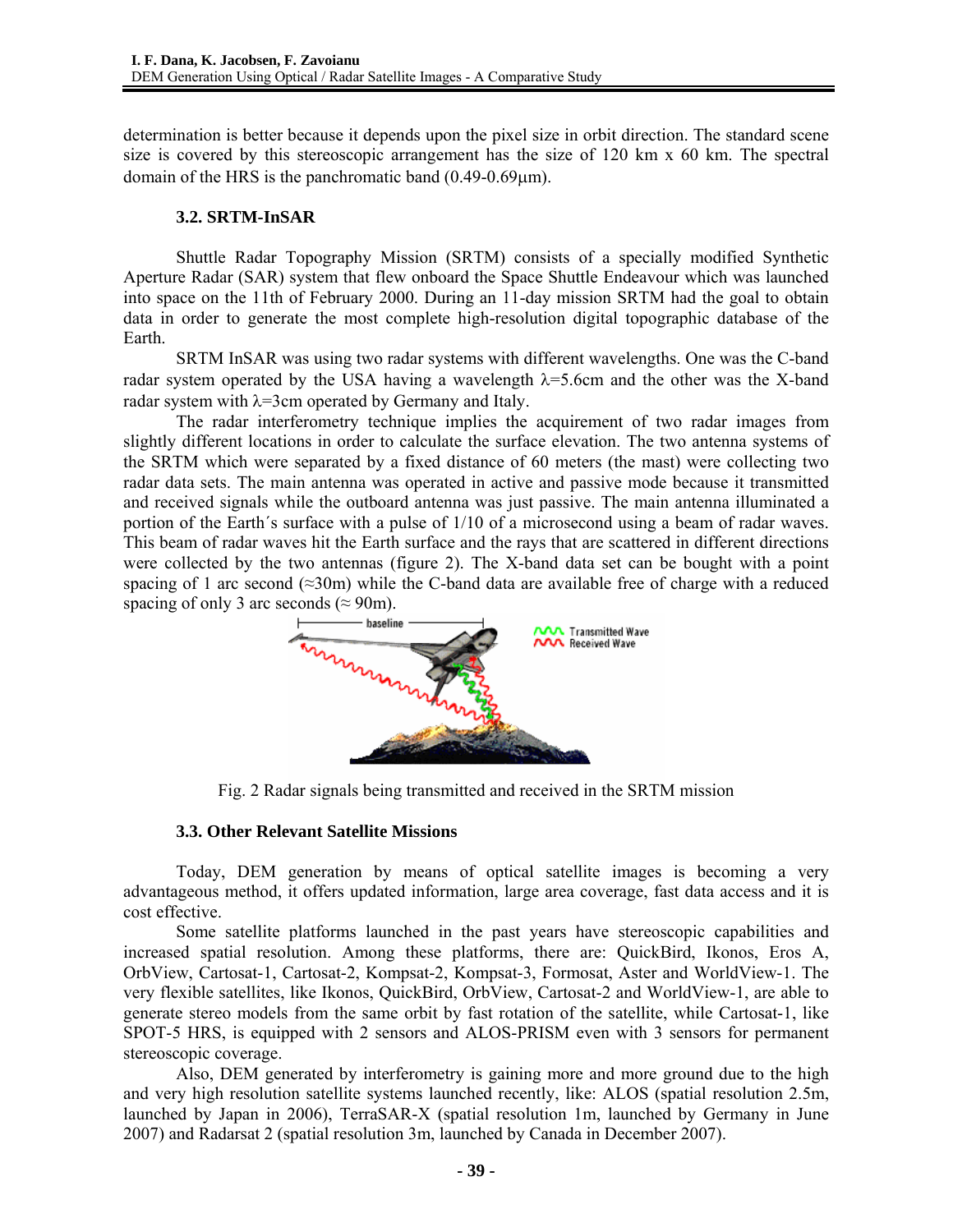## **3.4. Future Missions**

A serious of very high resolution optical satellites will be launched in near future like GeoEye-1, WorldView-2 having below 0.5m GSD. In addition Cartosat-3 is announced with 0.3m GSD and a proposal for GeoEye-2 with 0.25m GSD has been made.

ORFEO is planned to be launched in July 2008. ORFEO consists of an optical component – Pleiades (developed by France) and a radar one – Cosmo-Skymed (developed by Italy). The main advantages of Pleiades are represented by a very high spatial resolution (0,5m) and stereoscopic capabilities.

TanDEM-X will comprise of a second SAR satellite (TanDEM-X) flying in a tandem orbit configuration with TerraSAR-X. The main goal of TanDEM-X is to generate a high-precision (corresponding to the DTED-3 specifications), world-wide, consistent DEM.

## **4. Case Study**

## **4.1 Introduction**

Few months after the launch of SPOT 5, CNES (Centre National dÉtudes Spatiales) invited ISPRS (International Society for Photogrammetry and Remote Sensing) to join an initiative for assessing the new HRS (High Resolution Stereoscopic) instrument and the quality and accuracy of the DEM derived from the HRS stereo pairs.

In the frame of the HRS Scientific Assessment Program (HRS-SAP) nine test areas have been selected and analyzed. The selected sites were well diversified regarding the climate, relief and landscape in order to be representative of most situations in the world.

The article presents the scientific study (methodology, results and conclusions) made by the Institute of Photogrammetry and GeoInformation, Leibniz University Hannover, for test area Chiemsee.

# **4.2. Description of the Test Area Chiemsee**

Test area Chiemsee is located in south-east of Germany in the federal state Bavaria, small parts of Austria are also included (figure 3). Two slightly overlapping SPOT 5 HRS - models are covering each an area of 120km x 60km.

The considered test area has mainly flat up to rolling relief and just a small part which includes the mountainous Alps. The height of the test area is ranging from 270m up to 1850 above the see level. This region is covered almost 20% by a mixture of smaller and larger forests and also some lake are included. The test area consists of 6 reference sub-areas: Prien, Gars, Peterskirchen, Taching, Inzell and Vilsbiburg (figure 4).



Fig. 3 Location of the test area Chiemsee (Bavaria, Germany)



Fig. 4 Overlapping SPOT HRS-models and the reference areas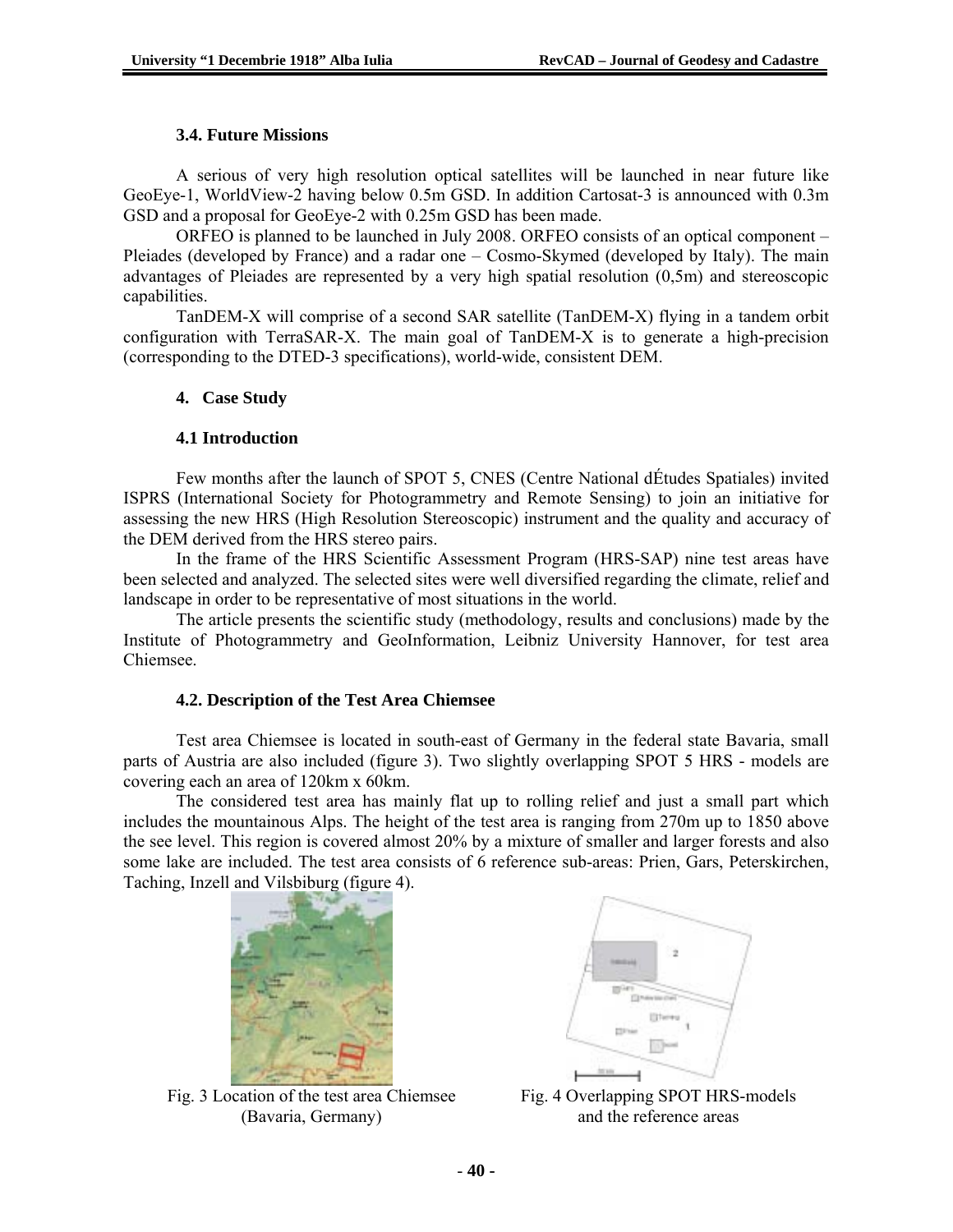Test sub-area Prien (figure 5) has a size of 5km x 5km and its relief is flat up to rolling with heights ranging from 471m to 691m. Approximately 23% of the area is covered by forest (figure 6). The reference data (figure 7) is from airborne laser scanner and it is available with a point spacing of 5m.



Fig. 5 Topographic map of test Fig. 6 Forest layer of test area area Prien



Prien



Fig. 7 3-D view of the reference DEM for Prien

Test sub-area Inzell (figure 8) is different from all the other test sub-areas. The size of the area is 10km x 10km. The region has a mountainous relief that includes steep parts of the Alps which are covered by forest. The heights are in the range from 610m up to 1681m.

The forest coverage is approximately 68% (figure 9). The reference DEM (figure 10) is in the moderate northern part (13%) from laser scanner with a vertical accuracy better than 0.5m and in the mountainous southern part (87%) from digitised contour lines from maps 1:10 000 with a vertical accuracy of only 5m. The point spacing is 25m both in X and in Y direction.



Fig. 8 Topographic map of test area Inzell

# **4.3. Methodology**



Inzell



Fig. 9 Forest layer of test area Fig. 10 3-D view of the reference DEM for Inzell

In order to generate and analyze a digital elevation model for the test area Bavaria a sequence of programs was used. These programs are part of the Program System BLUH, created at the Institute of Photogrammetry and GeoInformation, Hannover, Germany.

*Image orientation* - the orientation of the SPOT HRS images was made using the program BLASPO. The control points used for the image orientation were usually located closely to road crossings in order to ease their identification. The image orientation was made using 46 control points in the southern model and 14 in the northern model (figure 11).



Fig. 11 Distribution of the control points in the southern stereo model (left) and the northern model (right)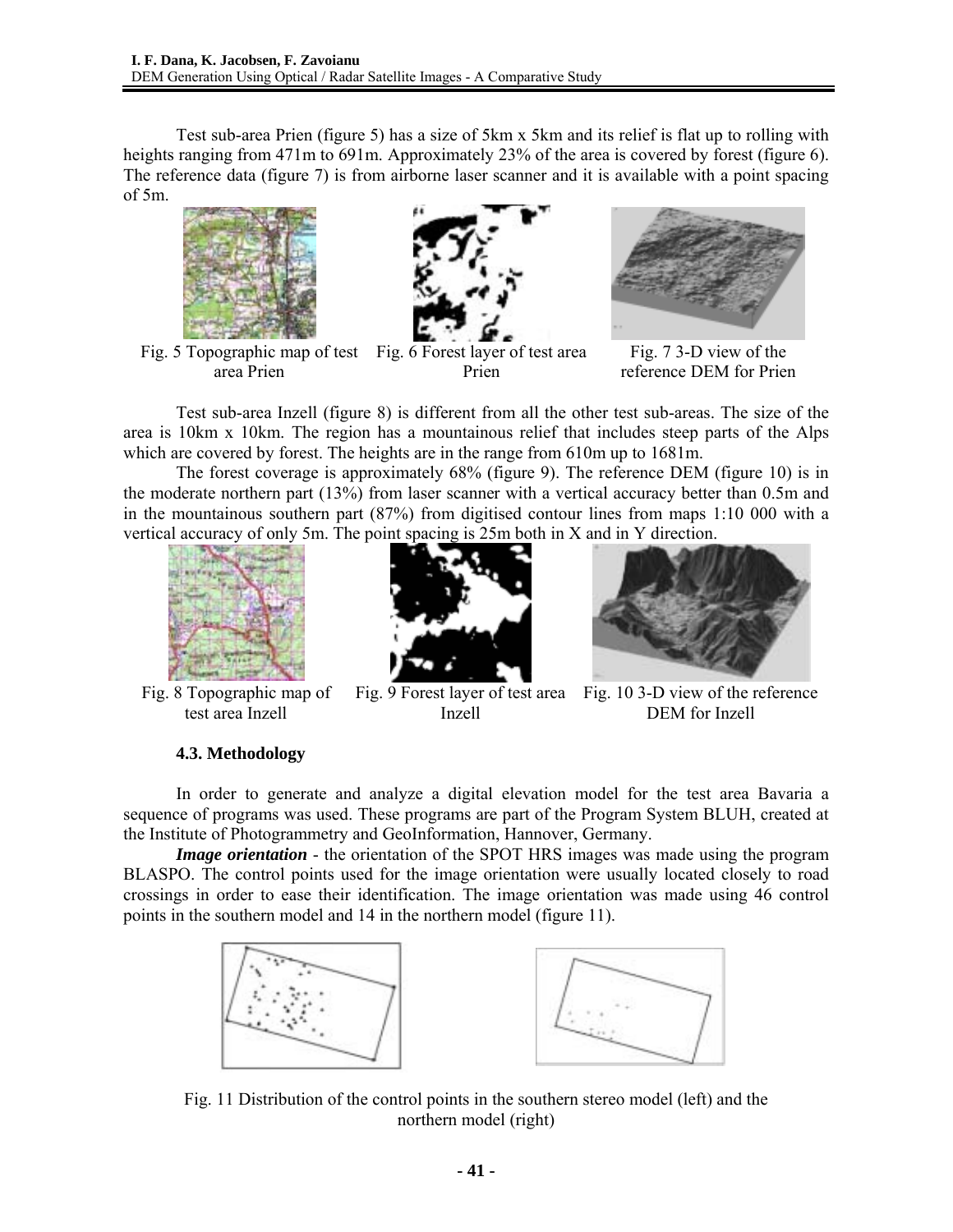The root mean square discrepancies at the control points after the image orientation are presented in Table 1. The results are similar for both models. The results of the image orientation are considered to be sufficient whereas the identification of the control points was made manually. The discrepancies in X and Y are influenced by problems of the point identification in the images. In the case of heights, the results are better and demonstrate that the HRS system has a higher accuracy potential. The vertical accuracy corresponds to a standard deviation of the x-parallax of 0.6 pixels.

| Model          |  |  |
|----------------|--|--|
| Southern model |  |  |
| Northern model |  |  |

Tabel 1: Discrepancies at the control points (southern and northern model)

*Image matching* - the image matching was made automatically using the program DPCOR. This program identifies corresponding image points in a model of two digital images without any information about the orientation. DPCOR is using a least squares matching method in the image space with region growing.

This method is based on the image contrast. In areas with sufficient contrast the matching leads to good results, but in areas without any contrast such as water surface or with limited grey value variations like forest areas the matching has problems or it is impossible to be done. The window size for automatic image matching was 10 pixels x 10 pixels.

In the southern model 85% to 90% of the possible points have been matched with a correlation coefficient exceeding 0.6 (figure 12). The plot of the matched points shows the distribution of matched points and the gaps in image matching. The root mean square y-parallax of the intersected rays has values between 4.67m and 7.11m with a mean value of 6.0m corresponding to 0.6 GSD for image component across the view direction. The result of the image matching is a file that contains corresponding pixel coordinates of the successfully matched points.



Fig. 12 Successful matched points (matched points - white) in southern scene

Using the program BLPRE the pixel coordinates are transformed to image coordinates. Then the rays belonging to these image coordinates are intersected by program COMSPO, leading to ground point coordinates. In total, approximately 27 million points have been determined in the southern model where the whole area of  $12000 \times 12000$  pixels has been used and the northern model where only 12 000 x 8000 pixels where included.

*Filtering* - the program RASCOR can analyze, improve, smooth and interpolate a digital elevation model which may be created by automatic image matching, interferometric radar or laser scanning (LIDAR). RASCOR is eliminating the points which do not belong to the bare ground, generating a digital elevation model. In case of Prien, RASCOR removed 22.84% of the points in the first iteration and 53.39% in the second (figure 13), whereas for Inzell 23.32% points in the first iteration and 49.95% in the second (figure 14).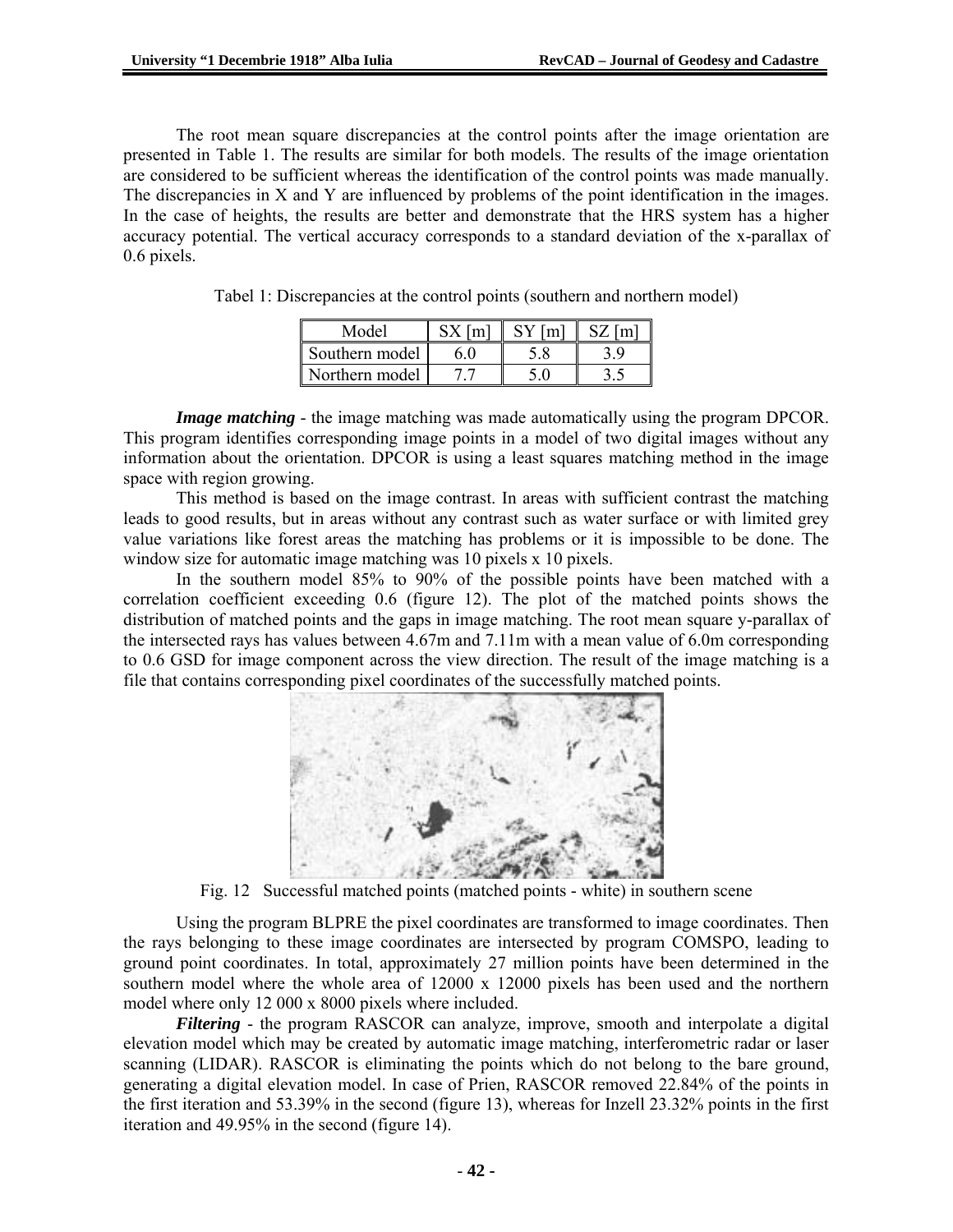

Fig. 13 Remaining points after filtering with Fig. 14 Remaining points after filtering RASCOR (white) 53.39% points removed for Prien



with RASCOR (white) 49.95% points removed for Inzell

DEMANAL is a program that evaluates the accuracy and accuracy characteristics of a DEM against a reference DEM. The analysis of a DEM is made separately for distinct land classes (for example forest), because the accuracy and the accuracy characteristics may be different from case to case. DEMANAL uses a geo-coded image layer for each land class.

The program investigates in detail the discrepancies between the analyzed and a reference DEM and also as function of the terrain inclination and the height level. It is possible to define tolerance limits for the terrain inclination and the discrepancies of the DEM-points. The influence of a vertical scale difference can be respected iteratively.

#### **4.4. Results**

*Prien* - For the generation and analysis of the DEM of the area Prien, data from SPOT HRS and SRTM InSAR have been used (3D view - figure 15). The achieved results are shown in (table 2). The SPOT HRS DEM has a point spacing of 15m x 30m. The results achieved by means of INSAR SRTM are slightly better in both cases (open area and forest) than the results obtained using SPOT HRS images, but it has to be respected, that the SPOT HRS DEM contains more morphologic details because of the smaller point spacing.

|                       | Digital<br>Height<br>Model | Test area  | <b>RMSZ</b> | <b>MEAN</b><br>DZ | <b>RMSZ</b><br>without<br>bias | SZ.                           | $7*$                  |
|-----------------------|----------------------------|------------|-------------|-------------------|--------------------------------|-------------------------------|-----------------------|
|                       |                            | all points | 8.73        | 0.12              | 8.73                           | $7.77 + 6.165 * \tan \alpha$  | $-0.76 + 0.00195 * Z$ |
|                       | <b>DSM</b>                 | open area  | 6.03        | $-0.27$           | 6.02                           | $5.64 + 2.695$ * tan $\alpha$ | $-2.11 + 0.00351 * Z$ |
|                       |                            | forest     | 10.37       | 0.08              | 10.37                          | $9.83 + 1.731$ * tan $\alpha$ | $-3.74 + 0.00713 * Z$ |
|                       |                            | all points | 6.75        | $-0.70$           | 6.72                           | $5.74 + 7.144$ * tan $\alpha$ | $-4.54 + 0.00745 * Z$ |
| <b>DEM</b><br>(HRS)   | open area                  | 4.83       | $-1.01$     | 4.72              | $4.58 + 1.990$ * tan $\alpha$  | $-1.09 + 0.00031 * Z$         |                       |
|                       |                            | forest     | 9.51        | $-0.99$           | 9.46                           | $8.53 + 4.625$ * tan $\alpha$ | $-3.20 + 0.00464 * Z$ |
|                       |                            | all points | 6.77        | 1.05              | 6.69                           | $6.22 + 3.892 * \tan \alpha$  | $-0.64 + 0.00295 * Z$ |
| <b>DEM</b><br>(INSAR) |                            | open area  | 4.14        | 0.34              | 4.13                           | $3.55 + 3.061$ * tan $\alpha$ | $-0.02 + 0.00063 * Z$ |
|                       | forest                     | 6.96       | 0.61        | 6.94              | $6.93 - 1.217$ * tan $\alpha$  | $0.62 - 0.00084 * Z$          |                       |

Table 2: Results for test sub-area Prien (DSM, DEM-HRS, DEM-InSAR) DSM = original matched points DEM = filtered DSM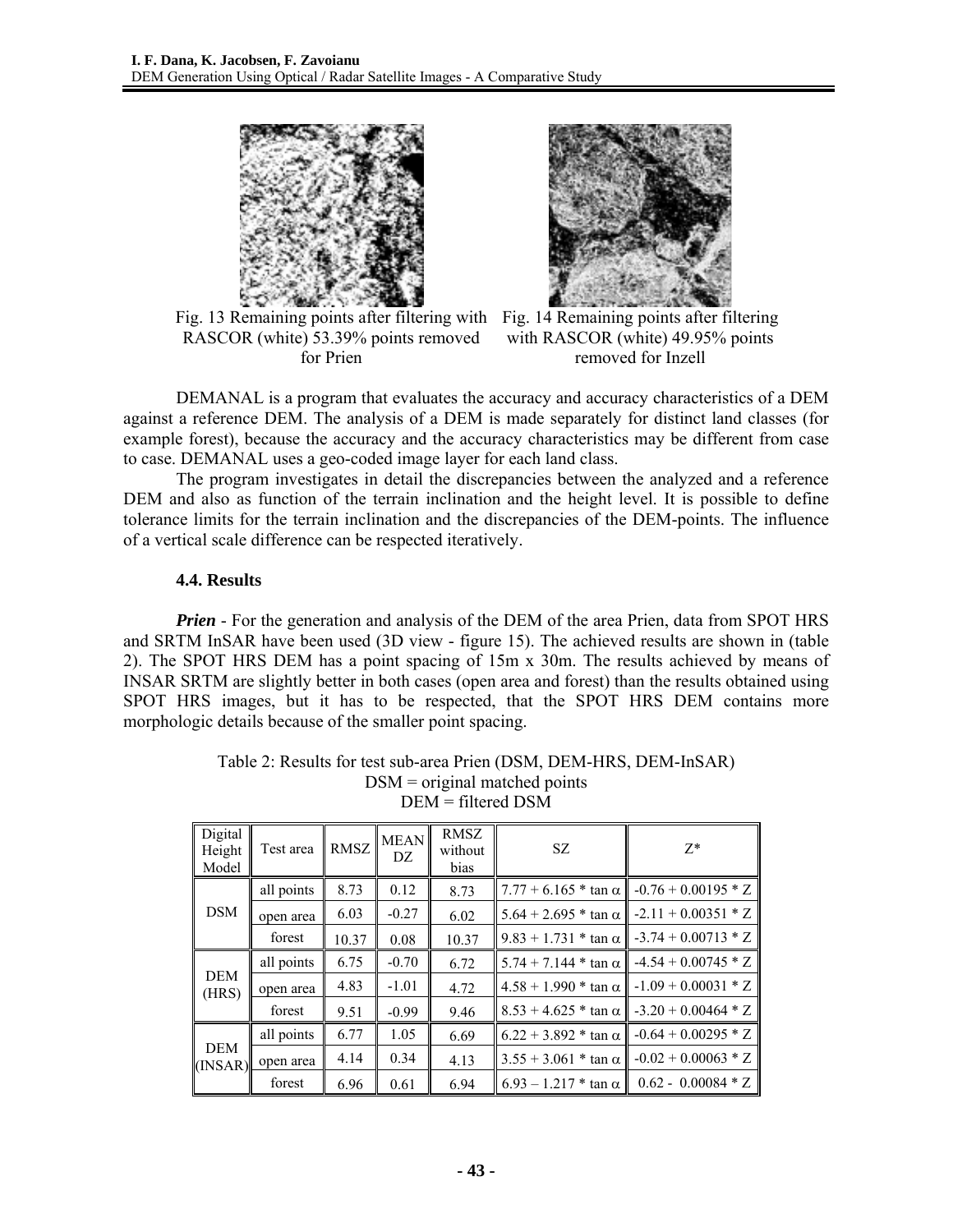



DEM INSAR Fig. 15 Digital height models (Prien) (exaggeration factor 1 time)

*Inzell* - like in the case of Prien for the generation and analysis of the DEM of the area Inzell, data from SPOT HRS and SRTM INSAR have been used. The results that have been achieved are shown in table 3. Inzell has a different character comparing to the other areas: the type of terrain is mountainous. The 3D view of the height models (DSM, DEM HRS, DEM INSAR) is presented below (figure 16).

| Digital<br>Height<br>Model | Test area  | <b>RMSZ</b> | <b>MEAN</b><br>DZ | <b>RMSZ</b><br>without<br>bias | SZ.                                                         | $Z^*$                              |
|----------------------------|------------|-------------|-------------------|--------------------------------|-------------------------------------------------------------|------------------------------------|
| <b>DSM</b>                 | all points | 15.04       | 4.10              | 14.47                          | $9.95 + 28.982 * \tan \alpha \parallel 1.79 + 0.00145 * Z$  |                                    |
|                            | open area  | 9.59        | 2.62              | 9.22                           | $6.69 + 32.814 * \tan \alpha \parallel -0.97 + 0.00510 * Z$ |                                    |
|                            | forest     | 14.45       | 1.03              | 14.41                          | $9.82 + 17.133$ * tan $\alpha$   -1.28 + 0.00141 * Z        |                                    |
| <b>DEM</b><br>(HRS)        | all points | 17.27       | 0.83              | 17.25                          | $7.82 + 38.058 * \tan \alpha \parallel 0.63 - 0.00020 * Z$  |                                    |
|                            | open area  | 8.62        | 0.49              | 8.60                           | 5.10 + 26.905 $*$ tan $\alpha$   0.15 + 0.00060 $*$ Z       |                                    |
|                            | forest     | 19.54       | $-0.91$           | 19.52                          | $8.91 + 34.634 * \tan \alpha$ - 1.68 + 0.00035 * Z          |                                    |
| <b>DEM</b><br>(INSAR)      | all points | 10.52       | 2.54              | 10.21                          | $8.12 + 4.294 * \tan \alpha$                                | $1.83 + 0.00012 * Z$               |
|                            | open area  | 8.02        | 2.45              | 7.64                           | $5.66 + 10.531$ * tan $\alpha$                              | $0.36 + 0.00296 * Z$               |
|                            | forest     | 9.34        | 0.25              | 9.34                           | $5.45 + 6.013 * \tan \alpha$                                | $\left[-0.54 + 0.00027 * Z\right]$ |

Table 3: Results for test sub-area Inzell (DSM, DEM-HRS, DEM-InSAR)  $DSM =$  original matched points DEM = filtered DSM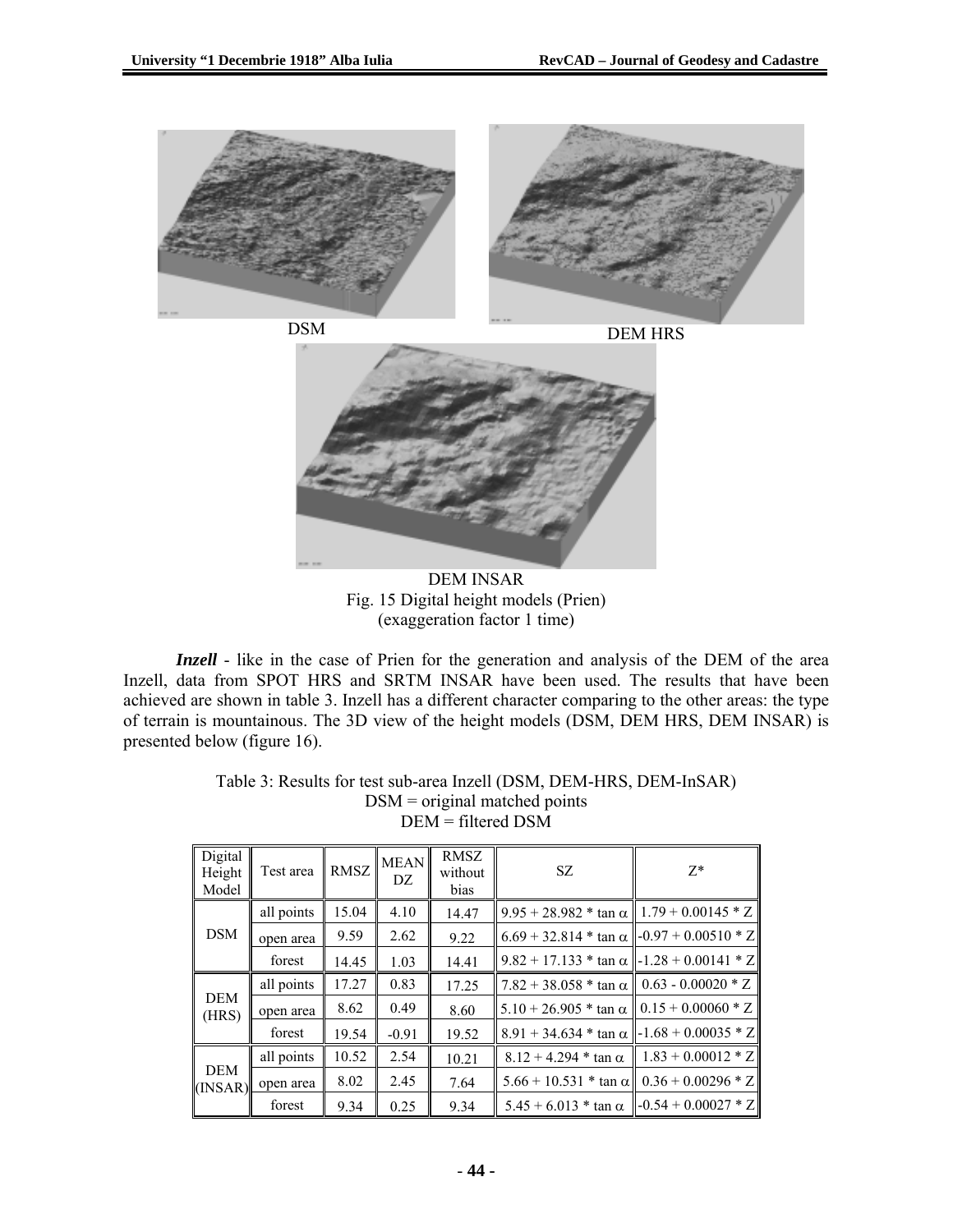

DEM INSAR Figure 16: Digital height models (Inzell) (exaggeration factor 3 times)

# **5. Conclusions**

For the investigated test area Chiemsee (Bavaria) in the frame of HRS SAP the filtering of the data was absolutely required because the C-band InSAR as well as the matched height models are representing the visual surface - that means the top of trees and buildings. In closed forest areas the effect of filtering is limited because not enough points of the bare ground are available. By this reason the accuracy of the DEM of areas covered by forests is below the accuracy achieved for open areas. A dependency of the accuracy from the terrain inclination is very clear.

The comparison between the accuracy of a DEM achieved by means of SPOT HRS images and the accuracy of a DEM obtained from INSAR SRTM for test areas Prien and Inzell showed that the results of the investigated points are better in the case of InSAR-SRTM; especially for forest areas the differences are significant and in open areas also better results were acquired but with small differences between them. SPOT HRS has some problems in matching forest areas because of the used spectral range from 0.48 up to 0.70µm wavelength, that means only the very first part of infrared is included, where the forest is always dark, leading to very narrow grey value distribution in forest areas. But the SRTM data do have the disadvantage of less detailed information caused by the spacing of 3 arc seconds (~90m) in comparison to 15m x 30m for SPOT HRS DEMs.

# **6. References**

- *1. Jacobsen, K. 2004: DEM Generation by SPOT HRS, ISPRS Congress, Istanbul, July 2004;*
- *2. Program System BLUH Manual: Institute of Photogrammetry and GeoInformation, Leibniz University Hannover;*
- *3. Zavoianu, F. 1999: Photogrammetry, Technical Publishing House, Bucharest, 1999;*